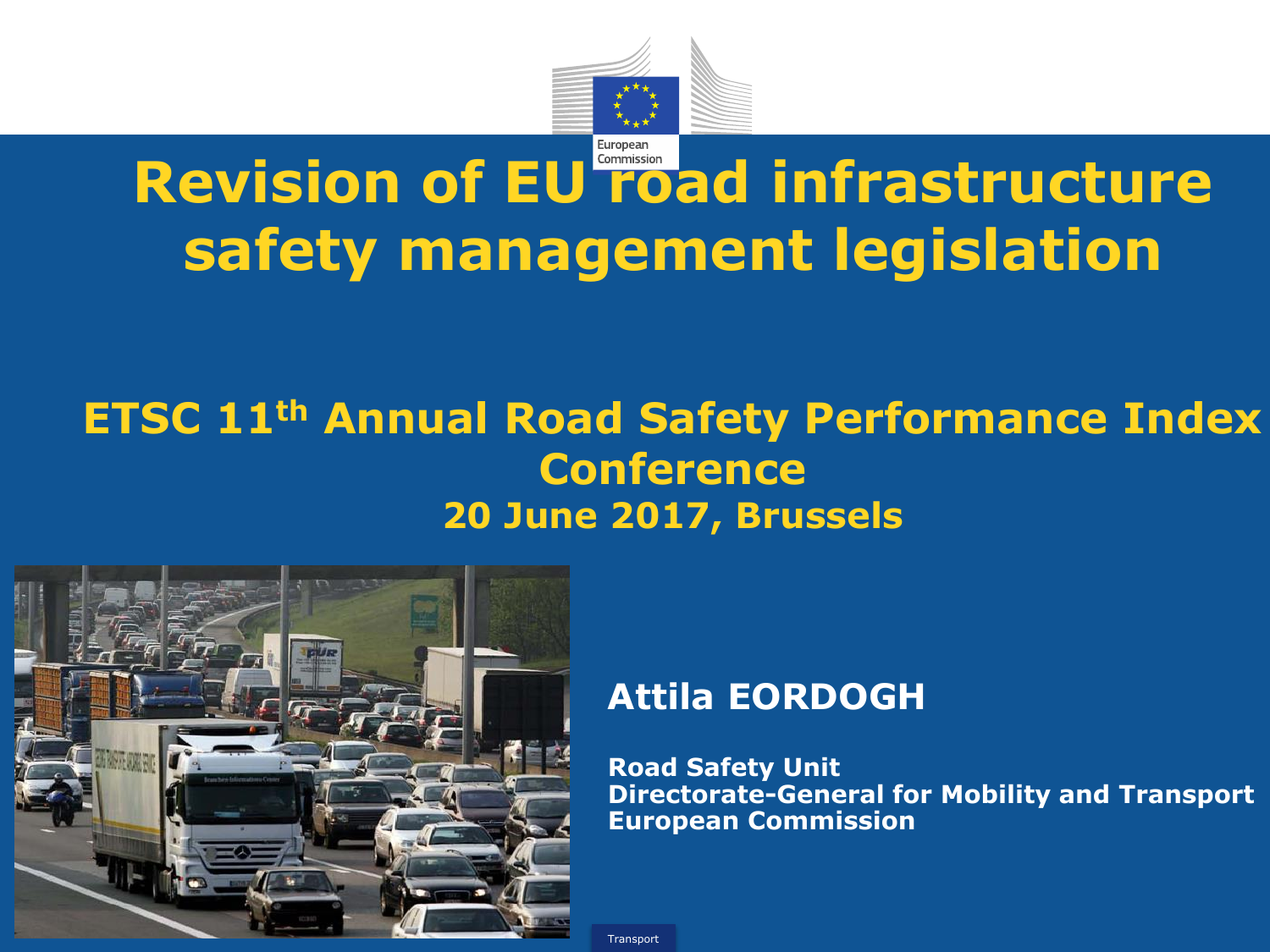

## **EU road accident fatalities by road type (2015)**

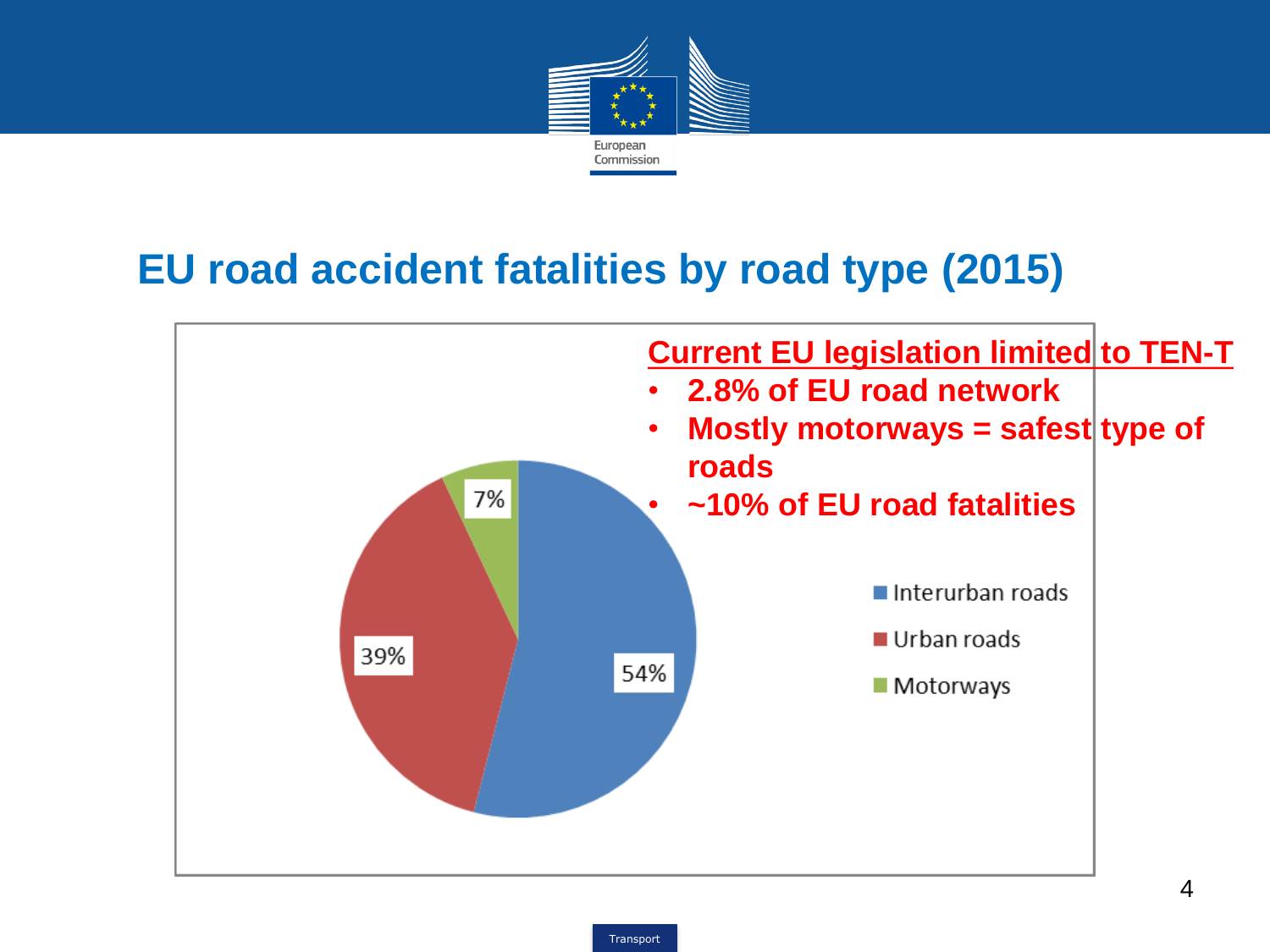

## **Road fatality rates\* in EU countries - 2016**



**Transport** 

**STILL OPPORTUNITIES FOR EXCHANGE OF BEST PRACTICES BETWEEN COUNTRIES**

\* Road fatalities per million inhabitants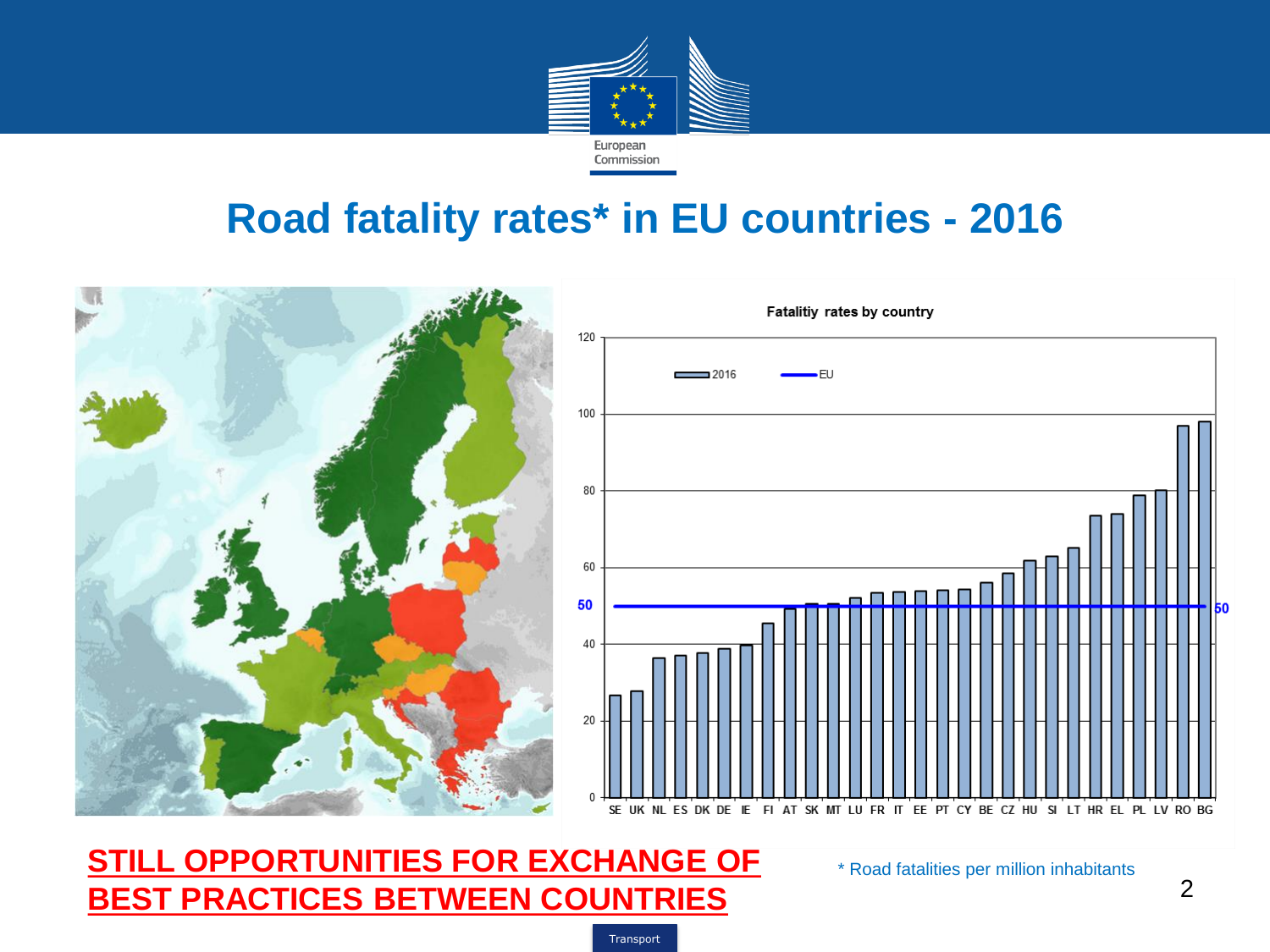

# **How to move closer to Vision Zero?**

- **Education**
- **Awareness**
- **Enforcement**
- **Engineering**
	- **Connected & automated vehicles**
	- **Infrastructure**
- **Exchange of best practices**

#### **SAFE SYSTEM APPROACH REQUIRED**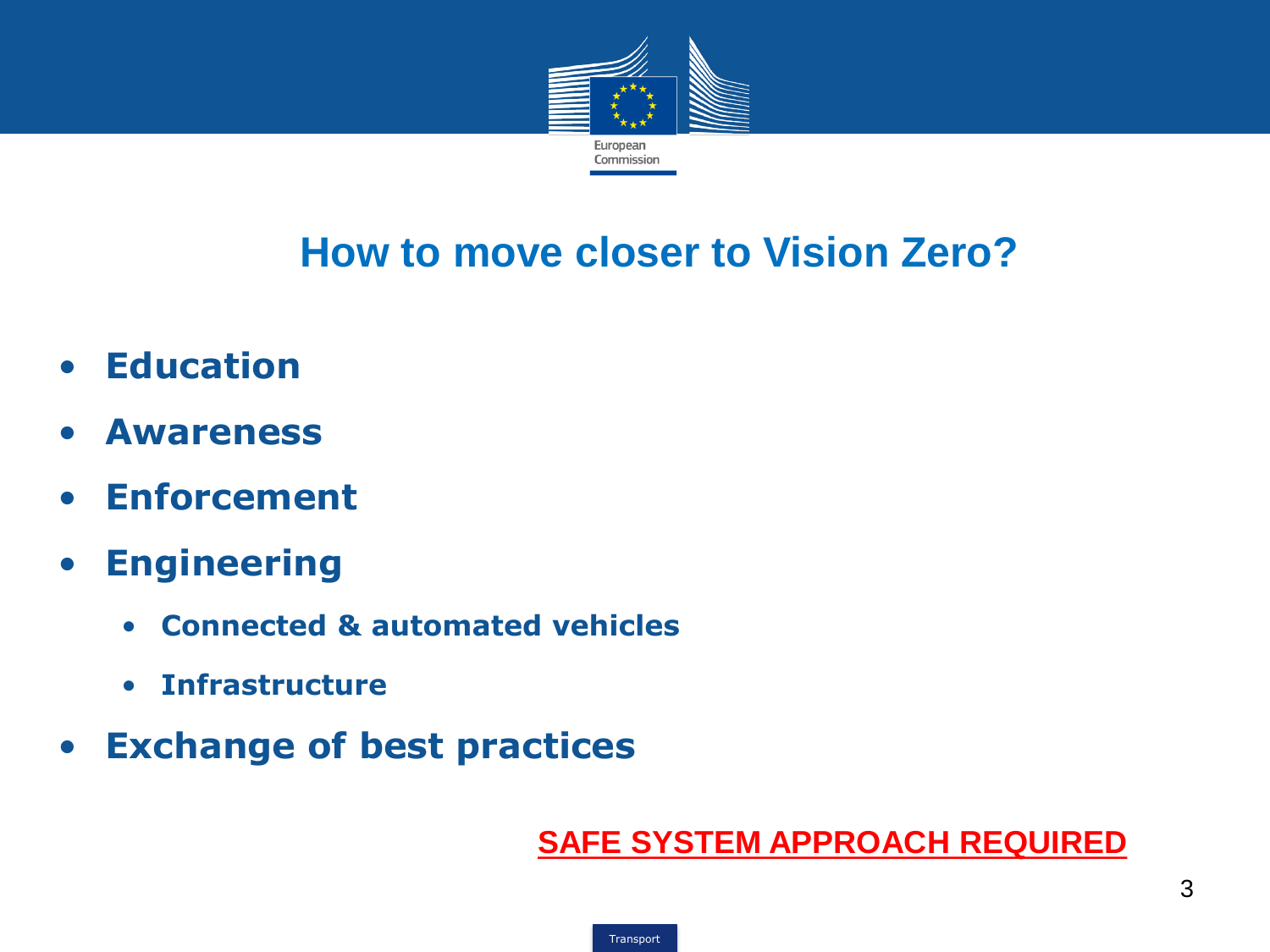

# **Potential areas for further improvement of EU road infrastructure safety legislation**

- **Promote exchange of best practices** (e.g. guidelines)
- **Support** the deployment and provision of **vehicle automation** and **ITS services** (e.g. road markings)
- Reinforce the **protection of vulnerable road users**
- **Risk rating** of roads and setting **safety performance targets**
- **Improve transparency and follow-up of procedures**
- **Promote** the **use of common EU performance requirements** (e.g. road restraint systems)
- **Harmonised approach** to infrastructure safety management in road tunnels and open roads